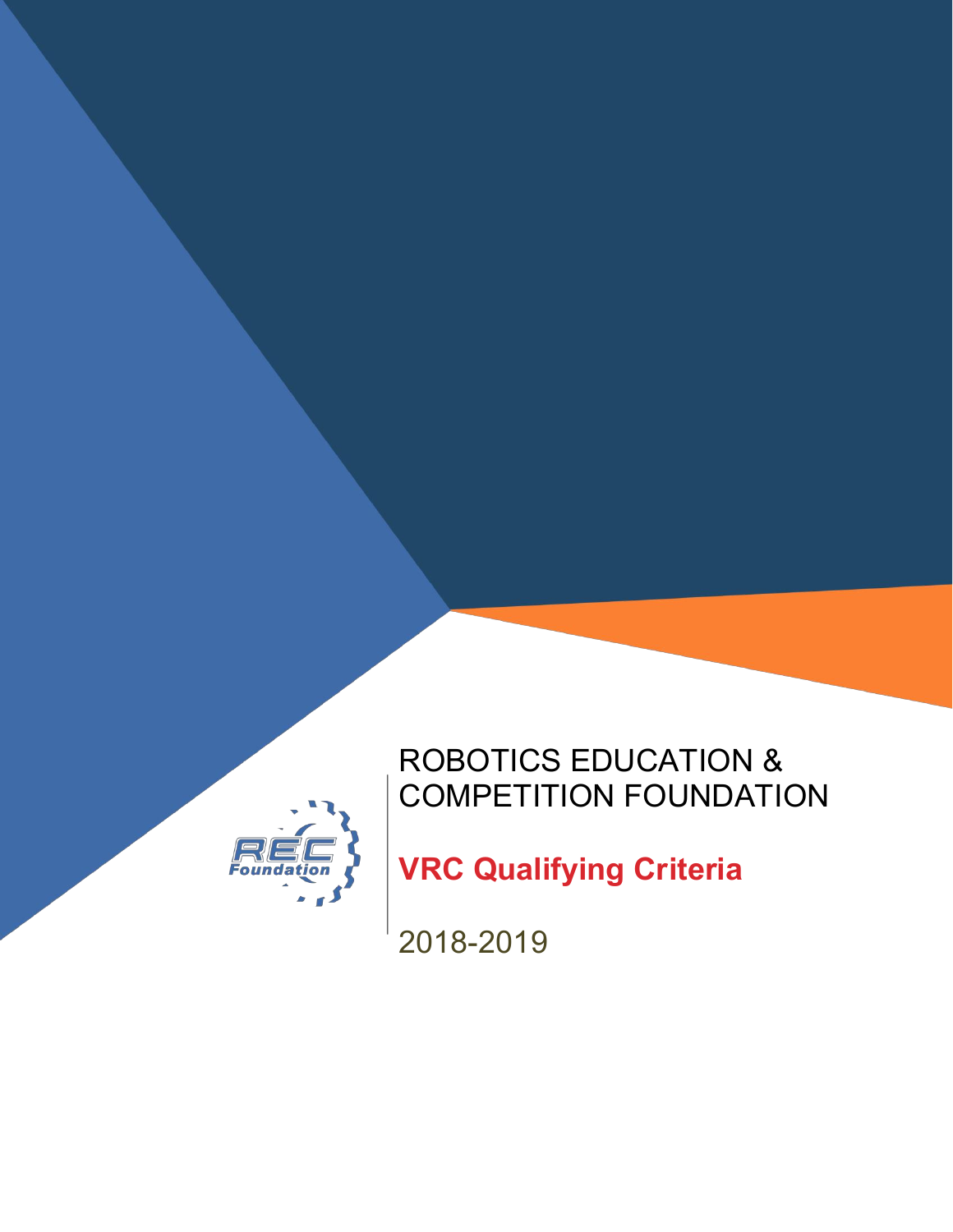

**2018-19 VEX Robotics Competition Championship Qualifying Criteria**



## **Table of Contents**

| <b>Qualifying Teams to</b><br><b>State/Regional/Provincial/National</b> |  |
|-------------------------------------------------------------------------|--|
|                                                                         |  |
|                                                                         |  |
|                                                                         |  |
|                                                                         |  |
|                                                                         |  |
|                                                                         |  |

| VEX Worlds Qualification4       |  |
|---------------------------------|--|
|                                 |  |
|                                 |  |
|                                 |  |
|                                 |  |
| World Robot Skills Standings  6 |  |
|                                 |  |
|                                 |  |

**[VRC Qualifying Criteria](#page-8-0) – Appendix B [Championship Spot Allocations](#page-8-0) ...............**8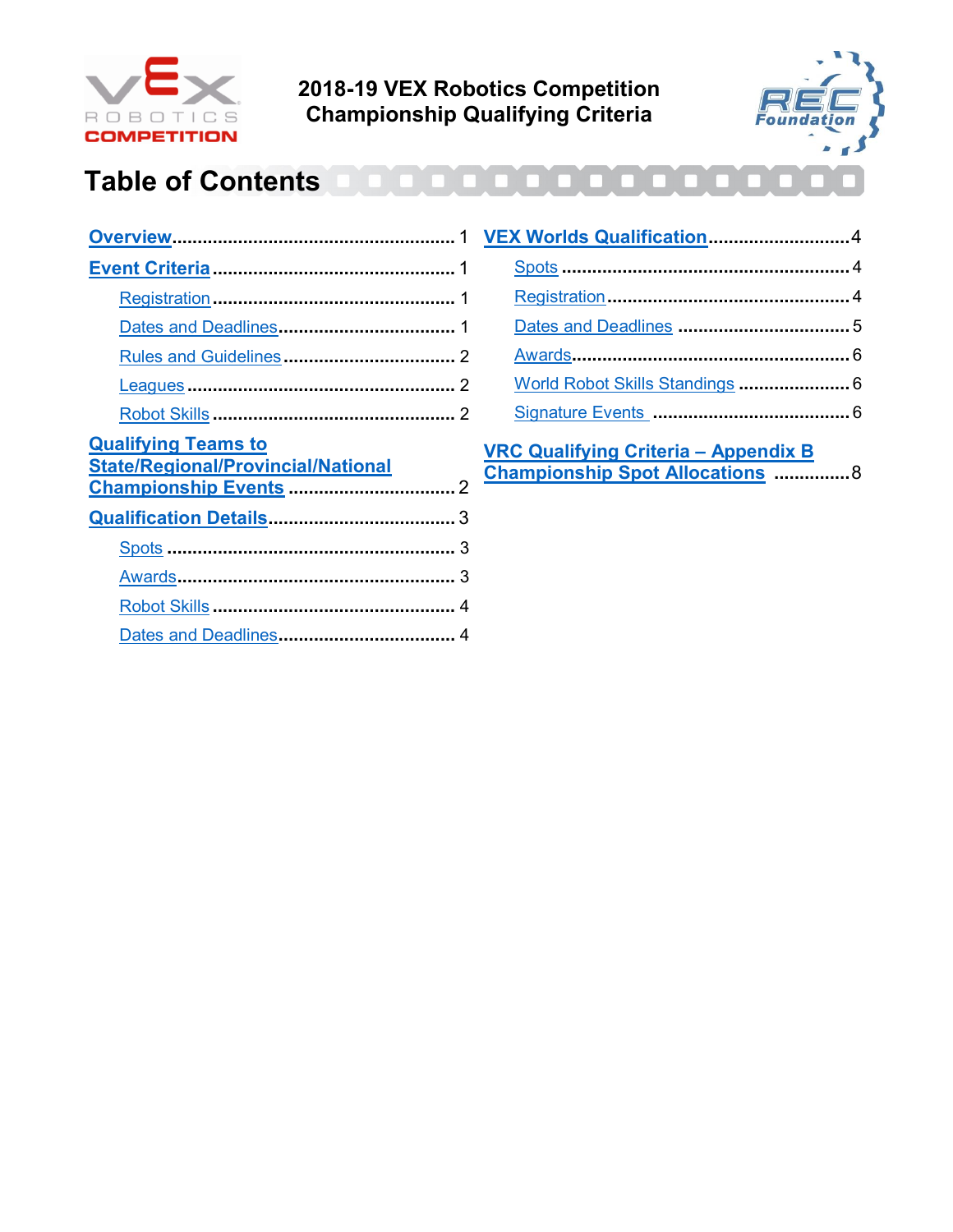



### <span id="page-2-0"></span>**OVERVIEW**

VRC teams must meet the following criteria to qualify for participation in the 2018-19 VEX Robotics Competition State, Regional, Provincial, and National Championships.

This Criteria will have scheduled updates on **August 15, 2018** and **January 15, 2019**. The January update will only include the additional spot allocations and add more spots to the award table if necessary.

## <span id="page-2-1"></span>**EVENT CRITERIA**

VRC official qualifying events (Tournaments and Leagues) must meet the following criteria:

#### <span id="page-2-2"></span>**Registration**

The following registration requirements must be met for events to be qualifying.

- 1. Listed as a VRC event with online registration hosted on RobotEvents.com.
- 2. Comprised of teams that have completed their 2018-19 VRC Team registration. Teams will not be able to register for events until their Team Registration is completed and paid via credit card, check, or purchase order.
- 3. Required to have at least 16 registered teams. League Ranking Sessions may have less than 16 teams participating, if the league has the required 16 registered teams.
- 4. Tournament Manager results must be uploaded within 48 hours of event completion.
- 5. RobotEvents.com registrations and payments must be completed before any event. The Event Partner must mark teams as **Paid** on RobotEvents.com for any team that pays the Event Partner directly. This includes payment by trades and deals allowed by the Event Partner. The Event Partner does not have to accept direct payments and can require all teams to pay through Robot Events.
- 6. If a Tournament has fewer than 6 organizations registered, no organization may have more than 33% of the total number of registered teams. Organizations are defined by the location of the hosting school or group. Having multiple team numbers or listing different names when a group meets together does not constitute a separate organization. However, each school in a district is recognized as a different organization and should have their own set of team numbers.
- 7. Event Partners will be permitted to host 1 event without organizational or team percentage registration restrictions given that they host another equal sized or greater event the same season in the same program following all registration restrictions.

#### <span id="page-2-3"></span>**Dates and Deadlines**

Qualifying events must abide by the following dates and deadlines:

- 1. Held between **June 1, 2018**, and two weeks prior to the State/Regional/Provincial/National Championship event for which they will qualify.
- 2. **Posting Deadline:** Official Qualifying Tournaments and Leagues must be posted on RobotEvents.com by **October 1, 2018** and be open for registration at least 8 weeks in advance of the event.
- <span id="page-2-4"></span>3. All State/Regional Championship events within the US must be held no later than **March 10, 2019**. All Provincial/Regional/National Championship events outside of the US must be held no later than **March 3, 2019**.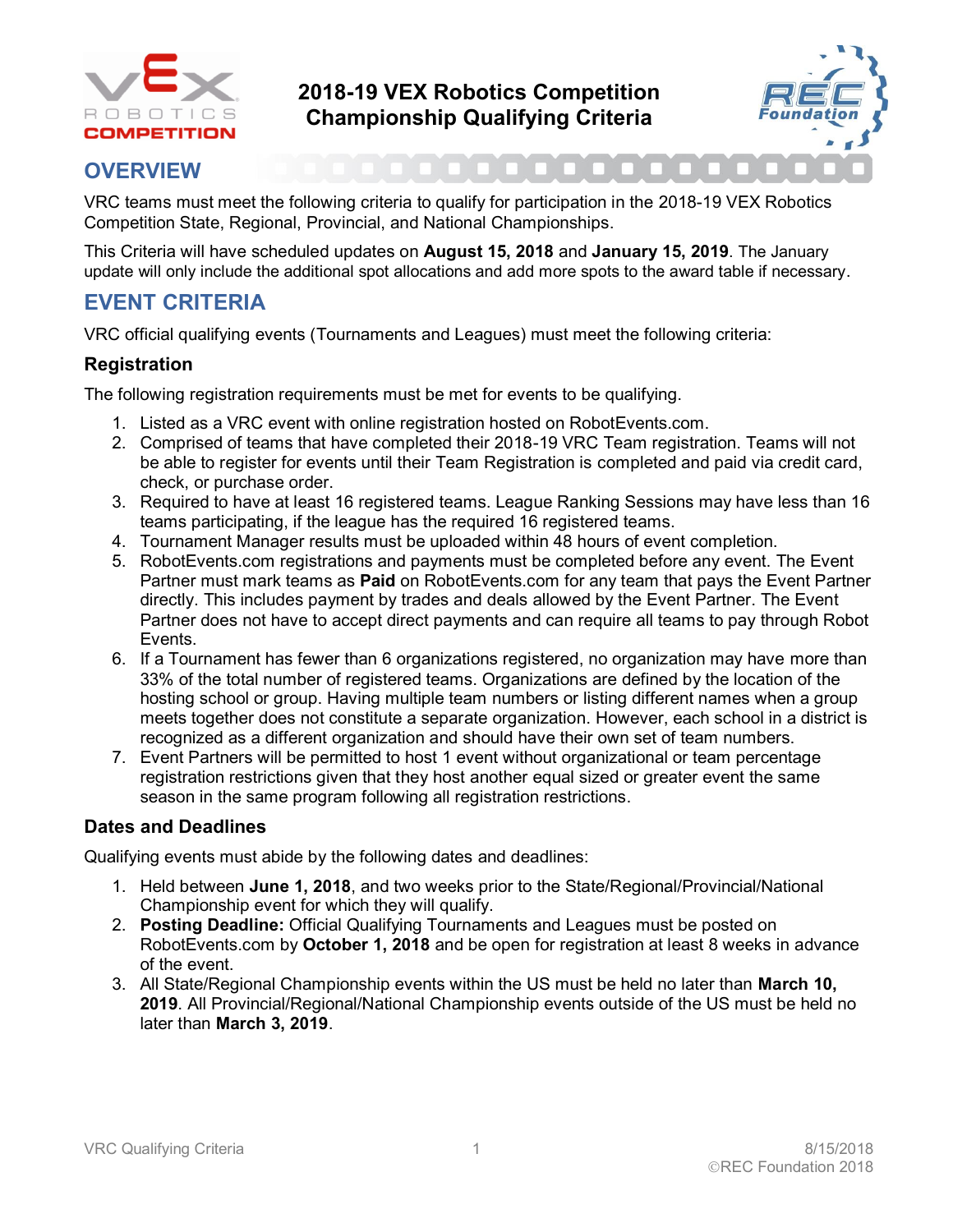#### **Rules and Guidelines**

Qualifying events must follow the rules and guidelines in these documents and manuals:

- 1. Official Game Manual including tournament/alliance selection guidelines.
- 2. Judge Guide and judging rubrics.

**Note:** In order for an event to award an Excellence Award, the event must also offer a Design award.

#### <span id="page-3-0"></span>**Leagues**

Leagues should follow these guidelines:

- 1. Leagues are encouraged to have multiple unique match play dates; the required minimum is 3 Ranking Sessions and a Final League Championship Session.
- 2. Leagues that have fewer than 6 organizations registered, might earn fewer spots than Tournaments of equal size to keep the balance of teams having the opportunity to qualify for the State/Regional/Provincial/National Championship.

#### <span id="page-3-1"></span>**Robot Skills**

Robot Skills at events should follow these guidelines:

- 1. Tournaments and Leagues with 24 or more teams registered, must offer Driving and Programming Skills Challenge Matches. Skills Challenge Matches are highly recommended for all events.
- 2. Any event offering the Robot Skills Challenge must offer both Driving and Programming Skills Challenge attempts to attending teams. The recommended maximum number of matches is 3 of each skill.
- 3. Skills Challenge scores for all official qualifying events will be included in the World Skills Standings on RobotEvents.com.
- 4. Skills-Only Events are not qualifying events and will not have their results uploaded to the World Skills Standings. These are for practice only.
- **Note:** From time to time, the REC Foundation may make an exception to one of these criteria to better support a growing State/Province/Region/Nation. For more information, please contact your REC Foundation Regional Support Manager.

#### <span id="page-3-2"></span>**QUALIFYING TEAMS TO STATE/REGIONAL/PROVINCIAL/NATIONAL CHAMPIONSHIP EVENTS**

*"Two ways for teams to qualify"*

Teams qualify for State/Regional/Provincial/National Championship one of the following ways:

- 1. All official local tournaments and leagues held at least two weeks prior to the State/Regional/Provincial/National Championship may qualify their top teams for the championship in the same State/Region/Province (details below).
- <span id="page-3-3"></span>2. Top Robot Skills Challenge scores listed on the World Skills Ranking within the state may qualify for State/Regional/Provincial/National Championship (details below).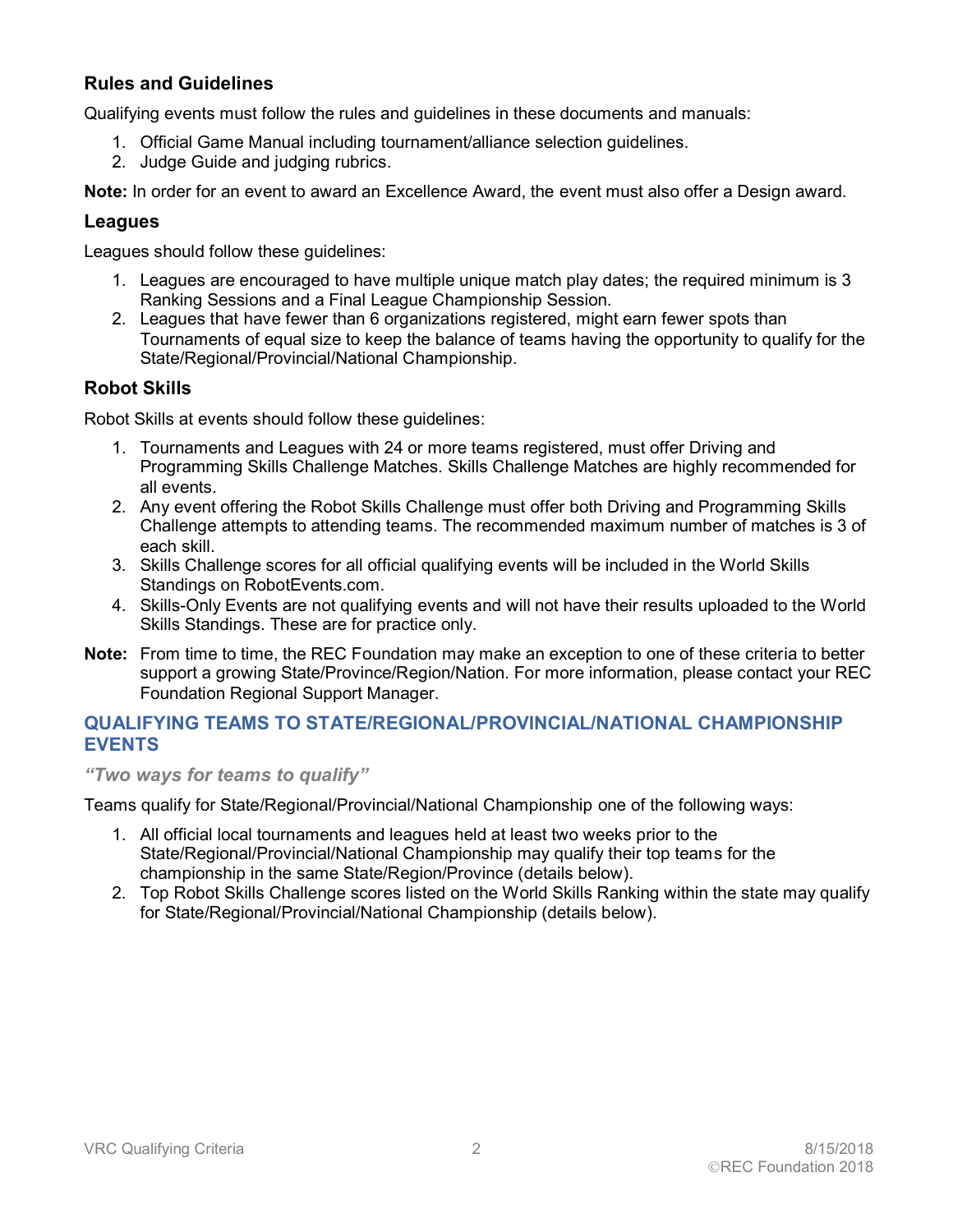#### **QUALIFICATION DETAILS**

#### <span id="page-4-0"></span>**Spots**

Championship spots are allocated to events based on the following:

- 1. Teams are permitted to attend only one (1) State/Regional/Provincial/National Championship
- 2. State/Province/Country Championships are closed to teams outside of that State/Province/Country. Some regions may have States/Provinces that band together to hold a Regional Championship. When that is the case, only teams from that region may attend that Regional Championship.
- 3. The Spot Level is the number of qualifying spots an event is given to qualify teams to the Championship level. This Spot Level is dependent on the capacity of the Championship, the number of events leading up to Championship, and the size of the qualifying event. The REC Regional Support Manager will determine how many spots each event is given to fill the Championship event, categorizing events as Large, Medium and Small. More spots may be given to Large events and less spots to Small events. Events of the same size in the State/Region/Province/Nation should expect to have the same number of spots.
- 4. Once the Spot Level is determined for each event, the qualifying awards are based on the following chart, with either one (1) or (2) Excellence Awards being given.
- 5. If there is an out-of-state/region/province/nation team, or a team that double qualifies from the event (not from previous events or other methods), that spot will go to the next highest unqualified team on the Robot Skills ranking at that event. There is no look-back to previous events to see if a team has previously qualified. These spots will be filled by the Regional Support Manager.

| <b>Spot Level</b> | <b>Excellence</b><br><b>Award</b> | <b>Tournament</b><br><b>Champions</b> | <b>Design</b><br><b>Award</b> | <b>Robot Skills</b><br>Champion | <b>Tournament</b><br><b>Finalists</b> | <b>Semi</b><br><b>Finalist</b> | Amaze, Think,<br>Innovate,<br><b>Build, Create**</b> |
|-------------------|-----------------------------------|---------------------------------------|-------------------------------|---------------------------------|---------------------------------------|--------------------------------|------------------------------------------------------|
| 1 Spot            |                                   |                                       |                               |                                 |                                       |                                |                                                      |
| 3 Spots           |                                   | 2                                     |                               |                                 |                                       |                                |                                                      |
| 4 Spots           |                                   | 2                                     |                               |                                 |                                       |                                |                                                      |
| 5 Spots           |                                   | 2                                     |                               |                                 |                                       |                                |                                                      |
| 6 Spots           |                                   | 2                                     |                               |                                 | $\mathcal{P}$                         |                                |                                                      |
| 7 Spots           |                                   | 2                                     |                               |                                 | າ                                     |                                |                                                      |
| 10 Spots          |                                   | 2                                     |                               |                                 | າ                                     |                                |                                                      |
| 11 Spots          |                                   | 2                                     |                               |                                 | っ                                     | 4                              |                                                      |
| 12-16 Spots       |                                   |                                       |                               |                                 |                                       |                                | $1 - 5$                                              |

6. Spot levels must follow the order of priority found in the table below.

*\* If the Event is giving 2 Excellence Awards, simply add 1 to the Spot Level for the additional Excellence Award, in which case there would be a Middle School Excellence Award and High School Excellence Award given.*

*\*\* Priority is given to Awards listed in order, starting with Amaze and ending with Create.*

#### <span id="page-4-1"></span>**Awards**

Awards at qualifying events are determined based on the following criteria:

- 1. If no Excellence Award is given, only the two (2) Tournament Champions will qualify to the State/Province Championship event.
- 2. Events that offer the Excellence Award will give one (1) Excellence Award when there is only one (1) grade level registered to the event, OR when there are less than ten (10) teams from one grade level registered two (2) weeks prior to the event.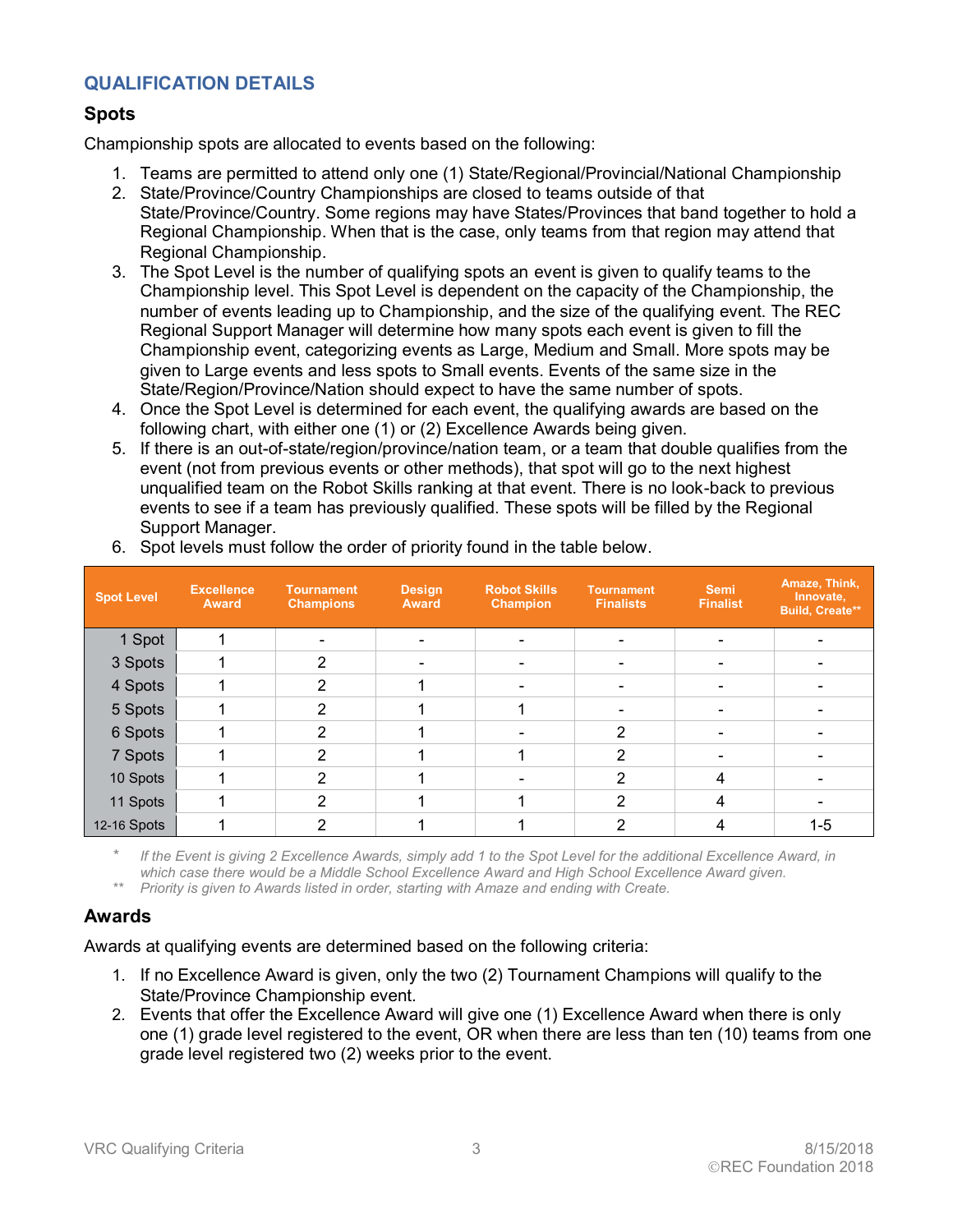3. Events that offer the Excellence Award will give two (2) Excellence Awards when the event is a blended event of both middle and high school teams with at least ten (10) teams from each grade level registered two (2) weeks prior to the event.

#### <span id="page-5-0"></span>**Robot Skills**

Top Robot Skills Challenge scores will be used to fill the remaining capacity of the State/Region/Province/Nation Championship event. Top Robot Skills Challenge teams are listed in Robot Events on the World Skills Standings page. The team(s) that will be invited, will be determined based on their scores after the last official VRC event in the state/region/province/nation. If there is remaining capacity due to teams not accepting the invite, the capacity will either be lowered, and the event will be closed, or teams will be invited from the wait list.

#### <span id="page-5-1"></span>**Dates and Deadlines**

Teams that qualify for State/Regional/Provincial/National Championship, on or before, **February 1, 2019**, will have two weeks to register and pay by credit card, check or PO for the State Championship. Teams that qualify on or after **February 2, 2019**, (or qualified for a Championship that is less than three weeks away) will have one week to register and pay by credit card, check or PO for the State Championship.

## <span id="page-5-2"></span>**VEX WORLDS QUALIFICATION**

The number of qualifying spots a State/Regional/Provincial/National Championship will allocate for VEX Worlds is based on the percentage of VRC teams the state had last season in relation to the total number of teams in the program from that previous season, separated by Middle and High School. The same chart found above is used to show which awards at a State/Regional/Provincial/National Championship Tournament will qualify for the 2019 VEX Robotics World Championship based on how many spots the state has been allocated.

#### <span id="page-5-3"></span>**Spots**

VEX Worlds spots are allocated based on the following:

- 1. On **January 1, 2019**, additional spots will be allocated to regions that have higher-than-average growth to re-balance spot levels due to these additional teams. Teams added after January 1, 2019, will not be considered in this re-balancing allocation of spots.
- 2. When inviting teams from the World Skills Standing, the Middle School Spots will be given to Middle School teams, and High School Spots will be given to High School Teams.
- 3. At least one official VRC event must take place in a state/region/country to receive a spot.
- 4. Spot allocations for each State/Regional/Provincial/National will be given to that number of different teams.
- 5. If all spots could not be given away, or if a team qualifies multiple times, there will be spots that need to be re-allocated. Remaining middle school spots will be given to middle school teams and remaining high school spots will be given to high school teams. The highest, unqualified team on the Robot Skills Challenge Score from the World Robot Skills Standings, from that region will get the spot and be determined after the last State/Regional/Province/Nation Championship in that region. Scores from the State/Regional/Province/Nation Championship will be included on the World Robot Skills Standings for consideration in this process.

#### <span id="page-5-4"></span>**Registration**

The following details about event registration effect VEX Worlds qualifications.

1. While many States/Regions/Provinces will continue to host events open to High Schools and Middle Schools, referenced as "blended" events, many States/Regions/Provinces will have championship events for high school and middle school teams separately. Please be sure to check RobotEvents.com for a complete listing of events and more information.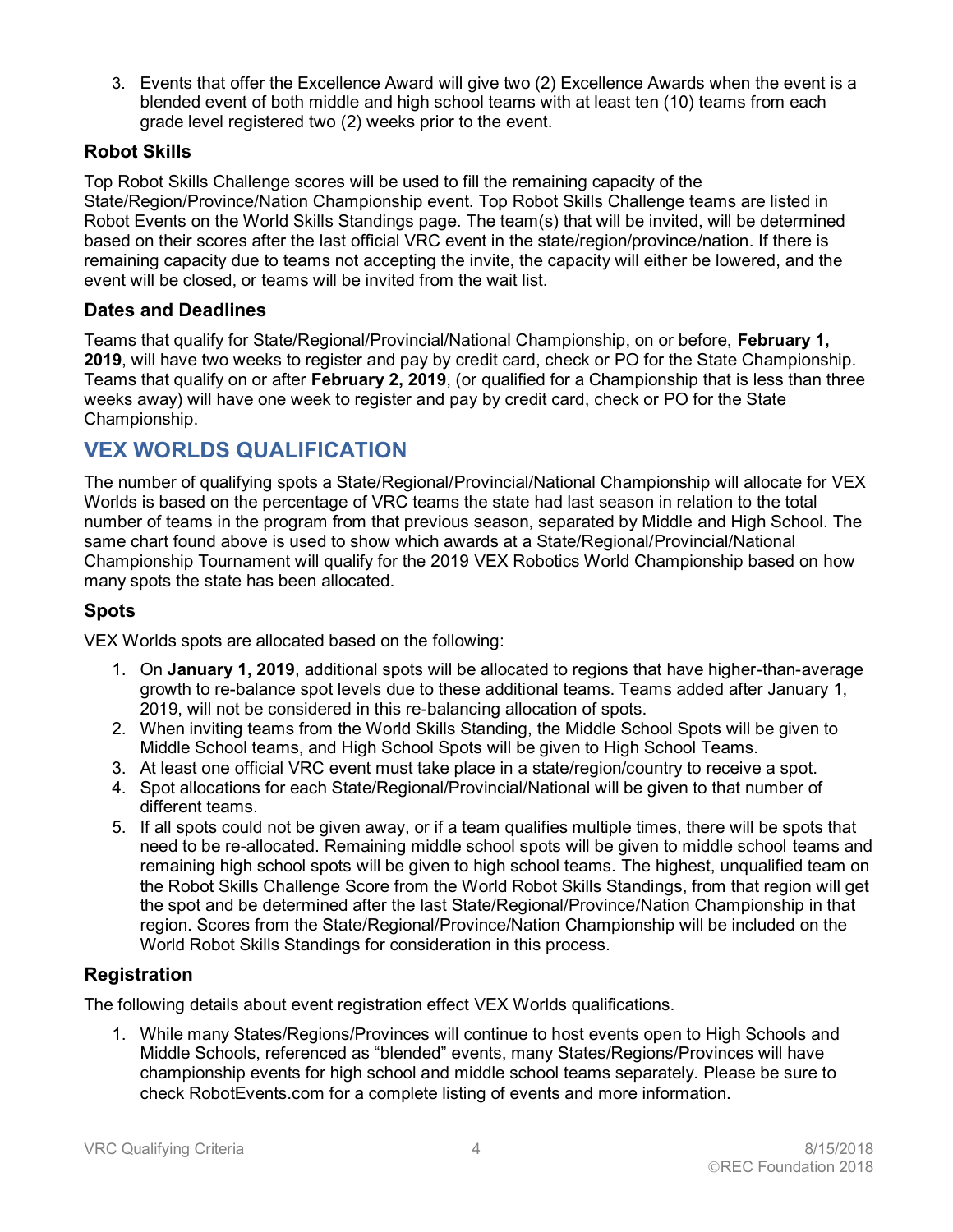- 2. States that have more than one assigned Middle School World Championship spot should make every attempt to hold separate Middle School and High School Championship events. If the only option is to host a blended event, the middle school spots can only go to middle school teams. The high school spots can be won by middle school or high school teams.
	- **Note:** This could result in some of the Middle School spots being awarded to the Top Middle School Robot Skills teams. The top Middle School Robot Skills Score team(s) would be determined after the final Championship Event in that State/Region.
- <span id="page-6-0"></span>3. Payments by Credit Card, Check or Purchase Order must be received by **March 27, 2019.**

#### **Dates and Deadlines**

VEX Worlds qualifications are held for teams for a limited time from the date of the event at which they qualified. Teams that qualify before **February 1, 2019**, will have three weeks to register. Teams that qualify on or after **February 1, 2019**, will have one week to register.

#### <span id="page-6-1"></span>**Awards**

States that have only one assigned Middle School World Championship spot may give that qualifying spot to the Middle School Excellence Award winning team at a blended State/Regional Championship.

<span id="page-6-2"></span>**Note:** Please contact your REC Foundation Regional Support Manager for additional information regarding qualifying events, qualifying spots, growth considerations, and any other questions.

#### **World Robot Skills Standings**

Teams will no longer be invited from the World Robot Skills Standings unless it is to award a spot to a team based on a Double Qualification scenario as described in the previous section.

#### <span id="page-6-3"></span>**Signature Events**

The REC Foundation is excited to announce that a series of Signature Events, from around the world, will begin enabling teams to earn an invitation to directly attend the VEX Robotics World Championship. The intent of these special events is to promote cross-regional and international play and provide teams with an additional opportunity to qualify for the World Championship. During the 2017-2018 Season, the following events were selected to pilot this new opportunity:

- 2017 Hawaiian Electric Companies ECUH Pan Pacific VEX IQ Championships
- 11th Asia-Pacific Robotics Championship 2017
- 2017-18 Asia Open VEX Robotics Competition High School
- Kalahari Classic VEX IQ Challenge and VRC

REC Foundation Event Partners are encouraged to submit their 2018-19 event for consideration as a Signature Event, if they meet the requirements below:

- 1. No more than 75% of teams participating can be from single state/province/nation (as defined by the spot allocation table above)
- 2. A minimum of 3 state/province/nations (event regions) must be represented at event (as defined by the spot allocation table above)
- 3. Events must be posted by **October 1** of the competition season
- 4. Event applications must be received by September 1st of the competition season. Ask your Regional Support Manager for a copy of the application.
- 5. The primary event partner applying for event designation must have served as a primary event partner for an official tournament previously
- 6. The event must not be held during the same date range (within one week) as another regional/state/provincial/national championship in the expected attendance area
- 7. The event must satisfy all other "official event" requirements listed on page 1 of this document
- 8. The event must not have any other World Championship spots and must not be designated as an official state/regional/national championship.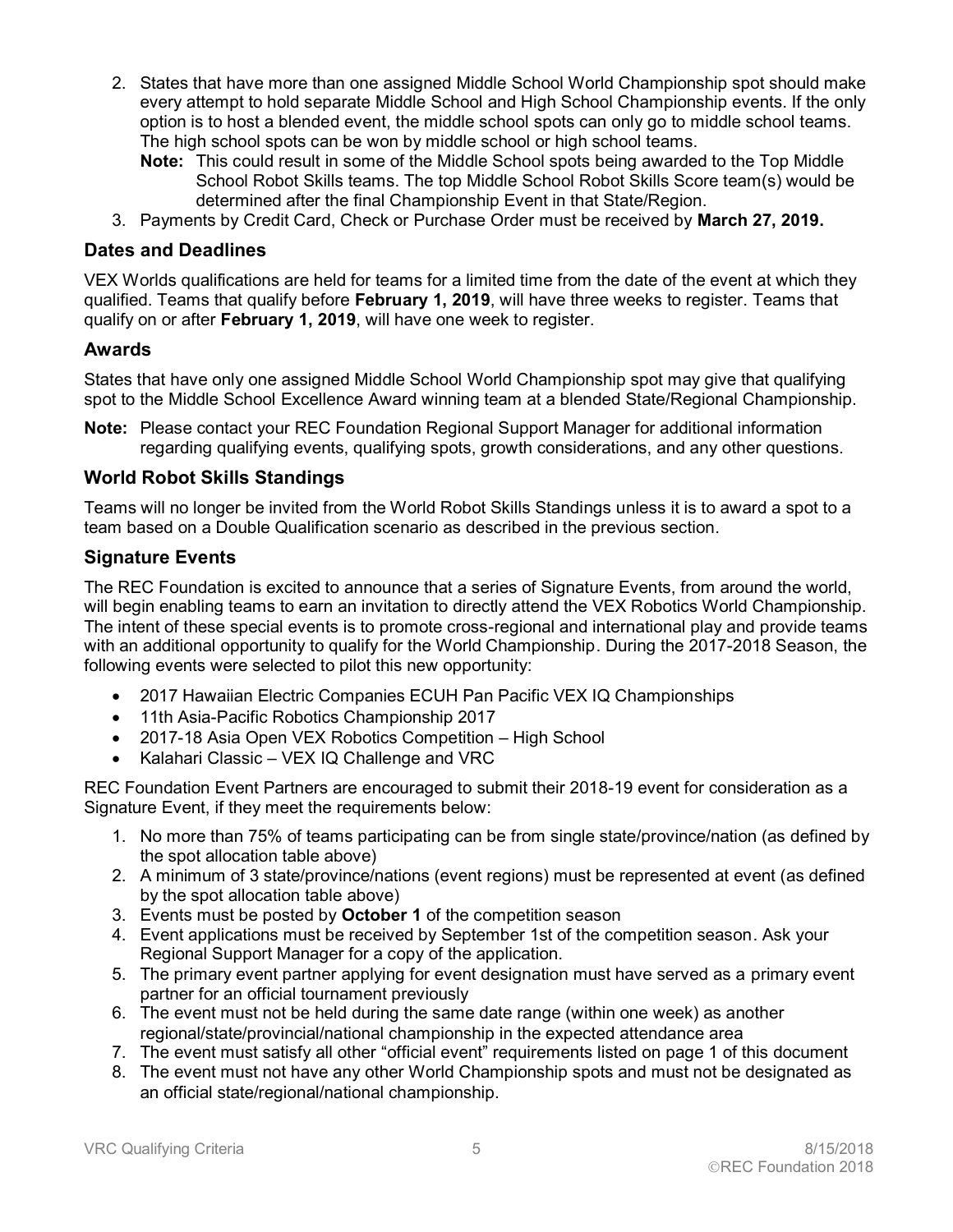Additional considerations for selection include:

- 1. Other applications in your geographic area will be considered alongside
- 2. Economic impact on projected teams in attendance
- 3. Evaluation of probable teams vs. posted capacity
- 4. Events will be evaluated on a rolling basis, please submit your events for consideration as early as possible, beginning on **June 1, 2018**.

*\* The REC Foundation will consider many different factors when determining which events will be selected to receive World Championship spots. Application submission does not guarantee selection as a Signature Event, and not all eligible events will be selected.*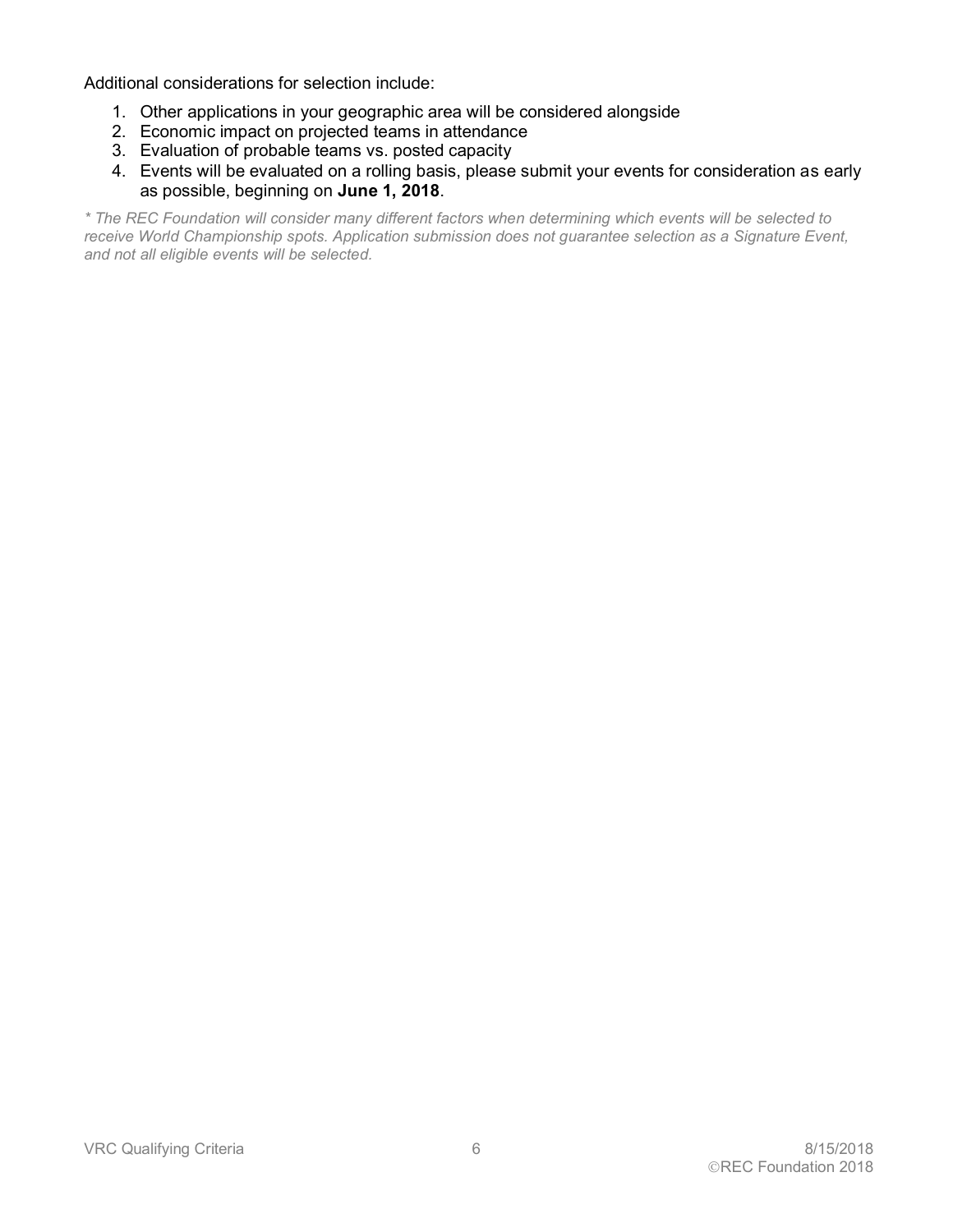

## <span id="page-8-0"></span>**2018-19 Qualifying Criteria Appendix B – VRC World Championship Spot Allocations**



## **Overview**

Below are the Current VRC World Championship spot allocations for each Region. In January, this table will be updated, and a few spots will be added to regions that have well-above average growth, to re-balance the allocations based on team registration numbers as of January 1, 2019.

| <b>Region</b>           | <b>Country</b> | <b>High School</b><br><b>Spots</b> | <b>Middle School</b><br><b>Spots</b> | <b>Total Spots</b>      |
|-------------------------|----------------|------------------------------------|--------------------------------------|-------------------------|
|                         | Australia      | $\mathsf 3$                        | 1                                    | $\overline{\mathbf{4}}$ |
|                         | <b>Bahamas</b> | $\mathbf 1$                        | 1                                    | $\overline{2}$          |
|                         | <b>Bahrain</b> | $\mathsf 3$                        | 1                                    | $\overline{\mathbf{4}}$ |
|                         | Bermuda        | $\pmb{0}$                          | 1                                    | 1                       |
|                         | <b>Brazil</b>  | 1                                  | $\pmb{0}$                            | 1                       |
|                         | Cambodia       | $\mathbf 1$<br>$\pmb{0}$           |                                      | 1                       |
| Alberta                 | Canada         | $\mathsf 3$                        | 1                                    | $\overline{\mathbf{4}}$ |
| <b>British Columbia</b> | Canada         | $\bf 8$                            | $\mathbf 1$                          | 9                       |
| Ontario                 | Canada         | 13                                 | 1                                    | 14                      |
| Quebec                  | Canada         | $\mathbf 1$                        | $\pmb{0}$                            | 1                       |
| Saskatchewan            | Canada         | 1                                  | 1                                    | $\overline{2}$          |
|                         | Chile          | $\mathbf{1}$                       | $\mathbf 0$                          | 1                       |
|                         | China          | 22                                 | 14                                   | 36                      |
|                         | Colombia       | $\mathfrak{B}$                     | 1                                    | $\overline{\mathbf{4}}$ |
|                         | Egypt          | 1                                  | $\pmb{0}$                            | 1                       |
|                         | Ethiopia       | 1                                  | $\pmb{0}$                            | 1                       |
|                         | France         | 1                                  | $\pmb{0}$                            | 1                       |
|                         | Germany        | 1                                  | 1                                    | $\overline{2}$          |
|                         | Guatemala      | $\mathbf{1}$                       | 1                                    | $\overline{2}$          |
|                         | Hong Kong      | $\mathsf 3$                        | 1                                    | $\overline{\mathbf{4}}$ |
|                         | Indonesia      | $\mathbf 1$                        | $\pmb{0}$                            | 1                       |
|                         | Ireland        | 3                                  | 1                                    | $\overline{\mathbf{4}}$ |
|                         | Japan          | $\ensuremath{\mathsf{3}}$          | 1                                    | $\overline{\mathbf{4}}$ |
|                         | Kazakhstan     | 1                                  | 1                                    | 2                       |
|                         | Lebanon        | 3                                  | $\pmb{0}$                            | $\mathfrak{S}$          |
|                         | Liberia        | $\pmb{0}$                          | $\mathbf{1}$                         | 1                       |
|                         | Macau          | $\mathbf{1}$                       | $\mathbf 1$                          | $\overline{2}$          |
|                         | Malaysia       | $\mathbf{1}$                       | $\mathbf{1}$                         | $\overline{2}$          |
|                         | Mexico         | 18                                 | $\mathbf 1$                          | 19                      |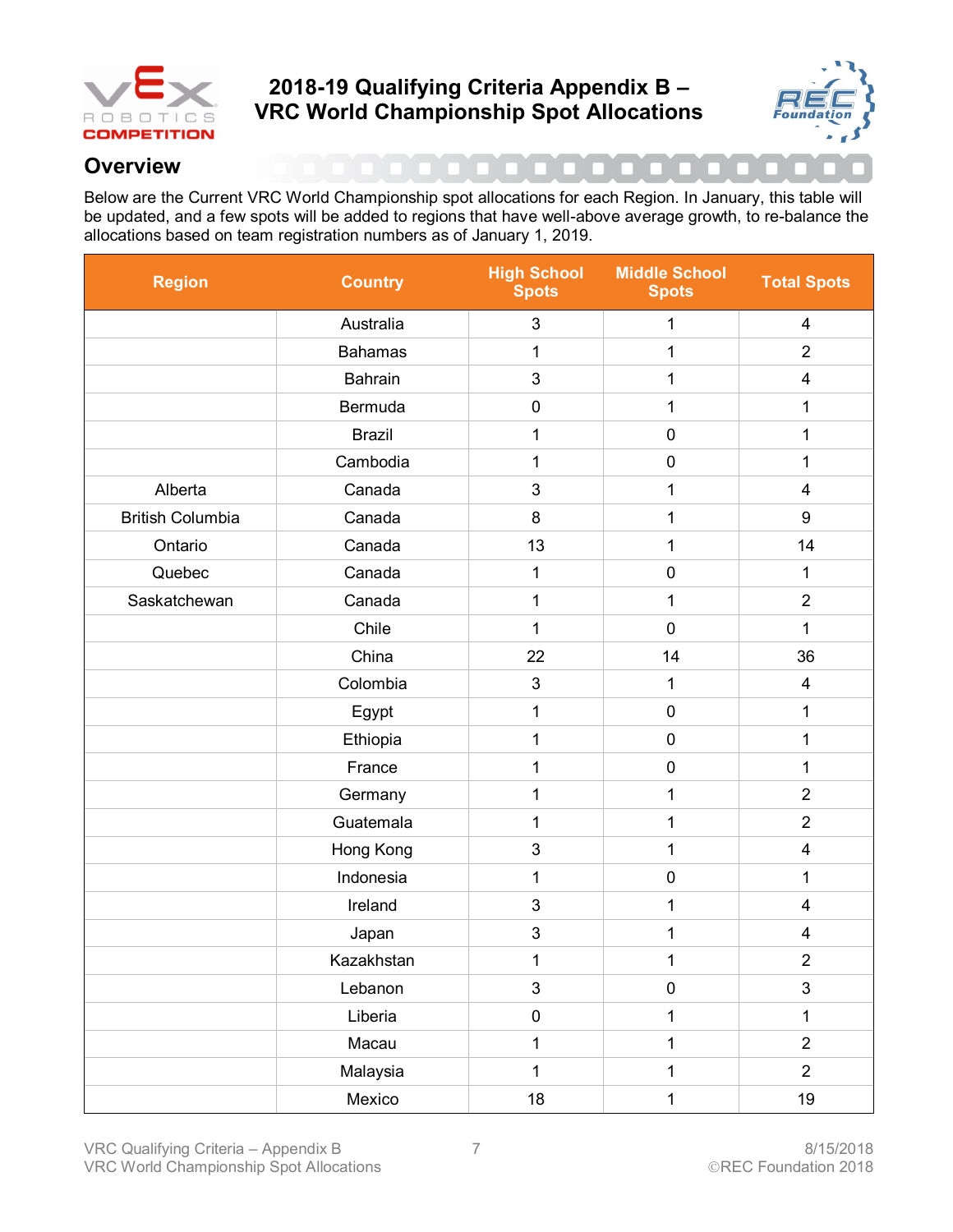| <b>Region</b><br><b>Country</b>          |                      | <b>High School</b><br><b>Spots</b> | <b>Middle School</b><br><b>Spots</b> | <b>Total Spots</b>      |
|------------------------------------------|----------------------|------------------------------------|--------------------------------------|-------------------------|
|                                          | New Zealand          | 6                                  | 1                                    | 7                       |
|                                          | Panama               | 1                                  | $\mathbf 0$                          | 1                       |
|                                          | Paraguay             | 1                                  | 1                                    | $\overline{2}$          |
|                                          | Philippines          | 1                                  | $\mathbf 0$                          | 1                       |
|                                          | Puerto Rico          | 4                                  | 1                                    | 5                       |
|                                          | Russia               | 3                                  | 1                                    | 4                       |
|                                          | Saudi Arabia         |                                    | 1                                    | $\overline{2}$          |
|                                          | Senegal              | 1                                  | $\pmb{0}$                            | 1                       |
|                                          | Singapore            | 3                                  | 1                                    | 4                       |
|                                          | South Korea          | 3                                  | 1                                    | 4                       |
|                                          | Spain                | 1                                  | 1                                    | $\overline{2}$          |
|                                          | Syria                | 1                                  | $\mathbf 0$                          | 1                       |
|                                          | Taiwan               | 1                                  | 1                                    | $\overline{2}$          |
|                                          | Thailand             | 1                                  | 1                                    | $\overline{2}$          |
|                                          | Tunisia              | 1                                  | $\mathbf 0$                          | 1                       |
|                                          | Turkey               | 1                                  | $\mathbf 0$                          | 1                       |
| Uganda                                   |                      | 1                                  | $\mathbf 0$                          | 1                       |
| <b>United Arab Emirates</b>              |                      | 3                                  | 1                                    | 4                       |
| United Kingdom                           |                      | 8                                  | 1                                    | 9                       |
| Vietnam                                  |                      | 1                                  | $\mathbf 0$                          | 1                       |
| Alabama                                  | <b>United States</b> |                                    | 1                                    | 8                       |
| Alaska                                   | <b>United States</b> | $\mathbf 0$                        | $\mathbf 0$                          | 0                       |
| Arizona                                  | <b>United States</b> | 7                                  | 3                                    | 10                      |
| Arkansas                                 | <b>United States</b> | 6                                  | 3                                    | 9                       |
| <b>Armed Forces Pacific</b>              | <b>United States</b> | 1                                  | 0                                    | 1                       |
| California                               | United States        | 40                                 | 12                                   | 52                      |
| Colorado                                 | <b>United States</b> | 3                                  | $\mathbf{1}$                         | $\overline{\mathbf{4}}$ |
| Connecticut                              | <b>United States</b> | 4                                  | 1                                    | 5                       |
| Delmarva                                 | <b>United States</b> | 3                                  | $\mathbf{1}$                         | $\overline{\mathbf{4}}$ |
| District of Columbia                     | <b>United States</b> | $\mathbf{1}$                       | $\mathbf 0$                          | $\mathbf{1}$            |
| <b>Federated States of</b><br>Micronesia | <b>United States</b> | $\mathbf{1}$                       | $\mathbf 0$                          | $\mathbf{1}$            |
| Florida                                  | <b>United States</b> | 15                                 | 3                                    | 18                      |
| <b>United States</b><br>Georgia          |                      | 15                                 | 3                                    | 18                      |
| Hawaii                                   | <b>United States</b> |                                    | 1                                    | 5                       |
| Idaho                                    | <b>United States</b> | 3                                  | $\mathbf{1}$                         | 4                       |
| <b>Illinois</b>                          | <b>United States</b> |                                    | 3                                    | 13                      |
| Indiana<br><b>United States</b>          |                      | 11                                 | 1                                    | 12                      |